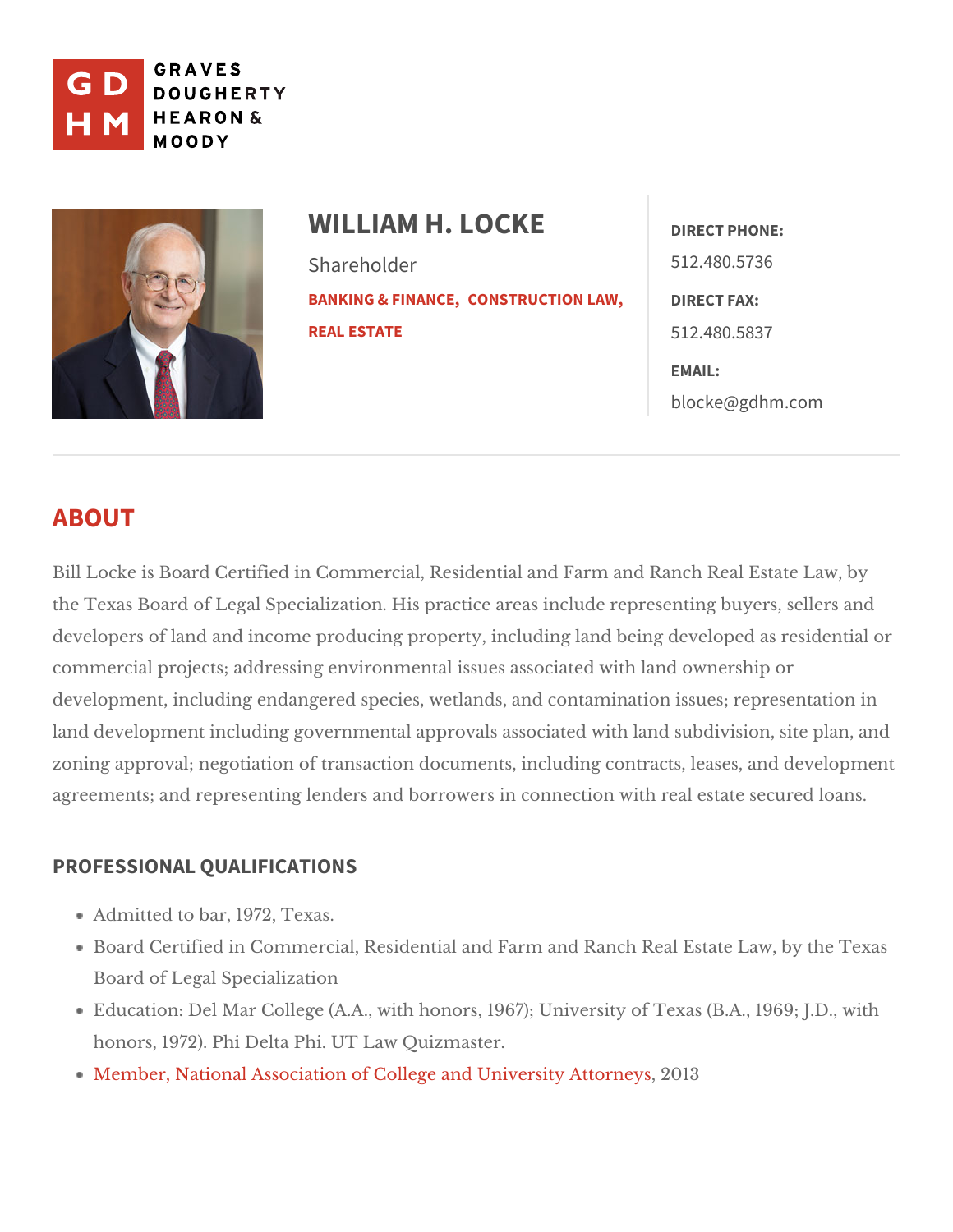### **REPRESENTATIVE EXPERIENCE**

### **CONDOMINIUMS**

- Representation of developers in to-be-built office condominiums and formation of commercial property owners associations and residential condominium associations.
- Representation of developers of to-be-built medical office condominium including construction, sales and condominium documentation.

### **CONSTRUCTION**

- Representation of a Junior College District in negotiation of architect, consultant and construction contracts for \$100 million expansion.
- Negotiation of construction contracts for office buildings, apartment projects, and land development.

### **FINANCE**

- Representation of borrower on large synthetic lease including rendition of legal opinion.
- Negotiation and drafting of loan documentation for various banks.
- Representation of lenders in foreclosures and workouts.

### **FORECLOSURE**

Assisted a large condominium project in evaluating potential mold contamination and claims upon its insurance carriers.

### **INSURANCE AND RISK MANAGEMENT**

Representation of a regional transit authority in negotiating an inter-local agreement with another regional transit authority for rail service between two cities, including risk management and insurance issues.

### **SALES**

Representation of shopping center investment syndicator in purchasing and selling shopping centers.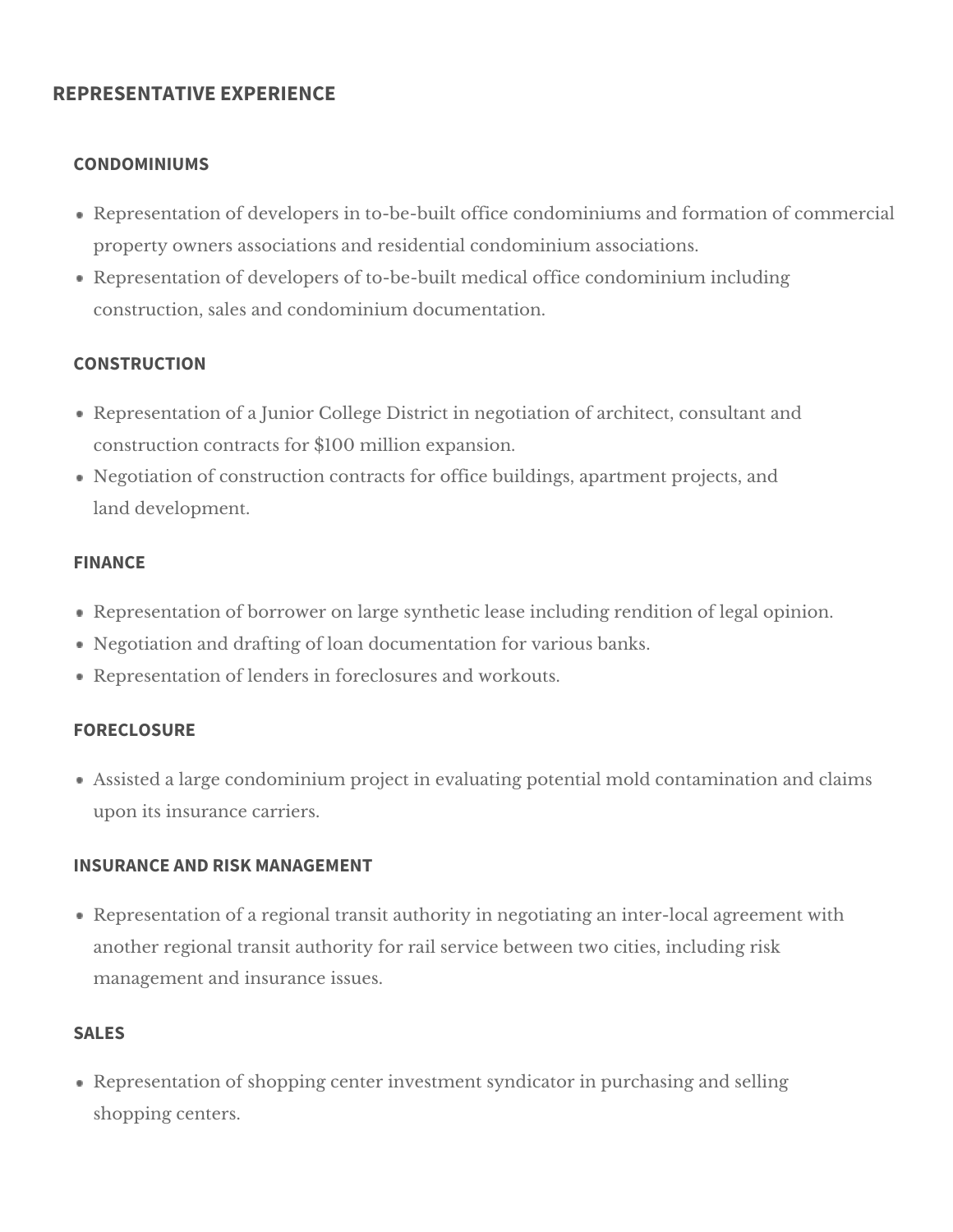- Representation of apartment project developers in the acquisition of various sites for the construction of multi-family apartment projects.
- Representation of an office building owner in the sale of an office building with multiple tenants to an out-of-state income-producing property holding partnership.
- Representation of a seller of lead-contaminated property to an industrial building acquisition partnership.
- Representation of numerous developers in acquisitions of tracts for single and mixed-use developments, including master planning, permitting, and zoning.
- Representation of Mexican business interests in acquisition of U.S. real estate.

## **GOVERNMENT**

- Representation of rock quarry owner in negotiating development agreement with home-rule city in connection with voluntary annexation under threat of involuntary annexation.
- Representation of a municipality in obtaining a lease from the School Land Board of the State of Texas of 600 acres of upland and submerged land for the construction of a container port.
- Representation of a manufacturer in relocating its operations into a to-be-constructed industrial park, including negotiation of tax incentives from the city's economic development corporation.
- Representation of property owners in negotiations with TCAD contesting ad valorem tax valuations.

## **LEASES**

Representation of a subtenant in negotiating a sublease in a to-be-finished out shell building.

## **FARM AND RANCH**

- Representation of landowners granting conservation easements to qualifying conservation associations.
- Representation of ranchers in ranch-related matters, including buying and selling ranches, negotiation of pipeline easements, seismic options and oil and gas leases.

## **PROFESSIONAL AFFILIATIONS**

- Austin Bar Association (Real Estate Section).
- Corpus Christi Bar Association (Past President).
- American Bar Association (Real Property Section).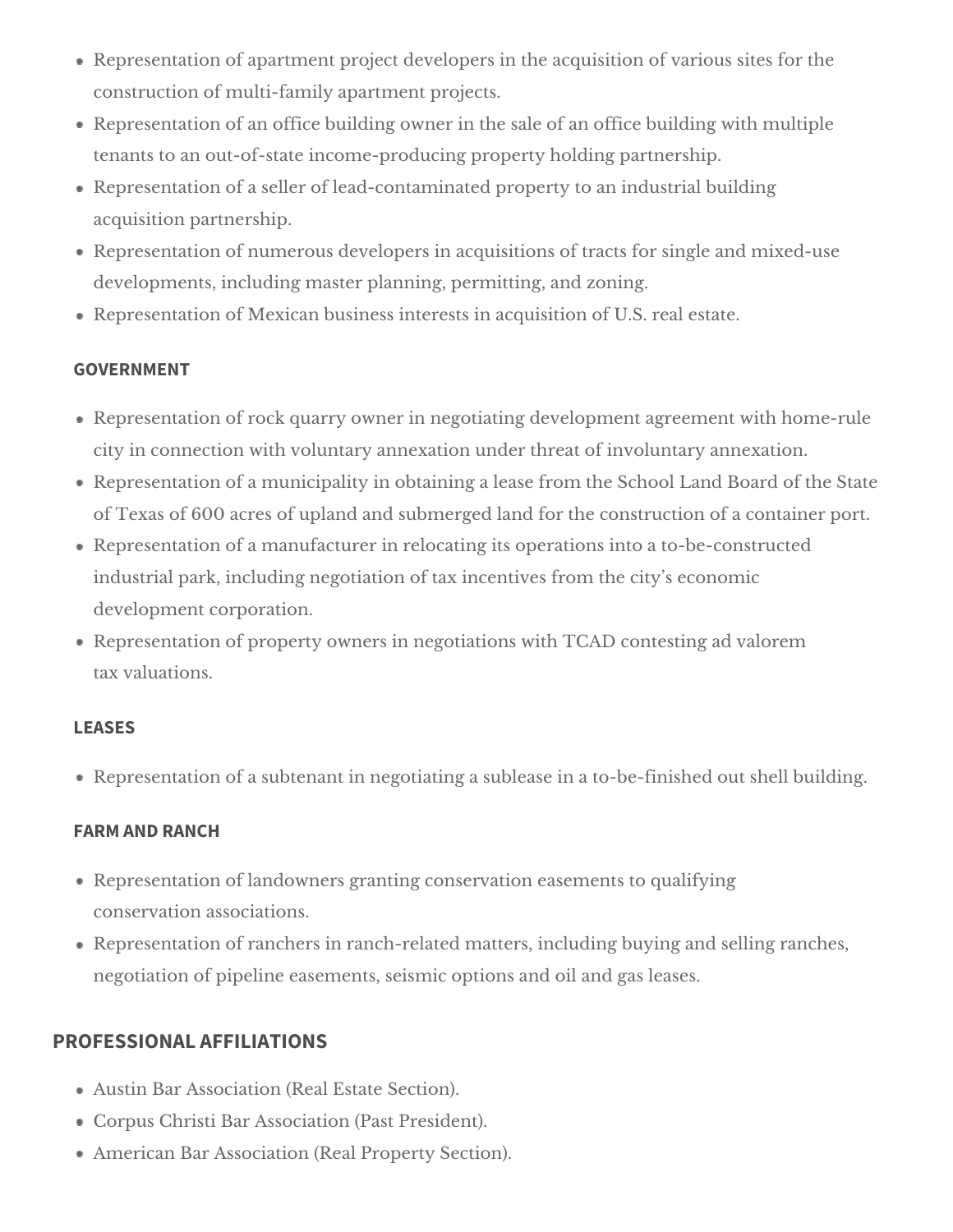State Bar of Texas (Real Estate, Probate and Trust LaFworSnesctComm; mRetaele Est Texas College of Real Estat (FA tutrod hreg Director).

Life Fellow, The and Foundation.

Fellow Member and 35-Year Maintaining Member, Colleggie Toefxahse State Bar

### AWARDS AND HONORS

[State Bar REPTL Distinguished Real Estate Attorney Lifetim](http://www.reptl.org/uploads/RE Lifetime Achievement Award BILL LOCKE with Link Bio.pdf) es enter heine the men [vide](https://www.tribute.co/bill-locke/)b, 2020 Certificate of Merit by President of State BOa20of FellowA merican College of Real Estate Lawyers Listed The Best Lawyers in Aumbeisthed by Woodward/White, Inc., Real Estate 1999 2022 Received The Jerry Charles Saegert Awards for Best CLE **A**rPracted for his [Insurance Speci](https://www.gdhm.com/wp-content/uploads/2016/08/whl-annotated-insurance-specifications.pdf)fact at Examps Risk Management selle abelow).  $A\mathcal{V}$  Preemin<sup>t</sup>  $nR$  eer Review Rating, Martindale.com Who s Who in America; Who s Who in American Lawyers; Who s Who in En America; Who s Who in the World; Who s Who in the South and Southwest Finance and Industry; Who  $\mathbb B$  eW  $\mathbb B$  sitiate.

Texas Mont $\mathcal{B}$  uper Law $\mathcal{P}$ , epsublished by Thomson,  $\mathcal{R}$  @ 013 e2  $\mathcal{S}$  22

### COMMUNITY

Founder of the Palmer Drug Abuse Program of Austin, Inc., a  $501(c)(3)$  or provides counseling for adolescents and their families seeking to live a d alcohol-free life.

Member of the Downtown Austin AlliancDe e (VEed op on meind Committee).

Member of the Real Estate Council of Austingslunecs. (CReengmiotrate).

Graduate of Leadership Austin Class 25 and LeaderGhapsC1o3rpus Christi

Member of the Church of the Good Shepherd EpAsussoppal Techxuars.h,

Previous Chairman of the Zoning and Planning Commis Coopus CheisCtity of Previous Chairman of the Corpus Christi Chapter of the National Conferer and Jews.

### PUBLICATIONS AND PRESENTATIONS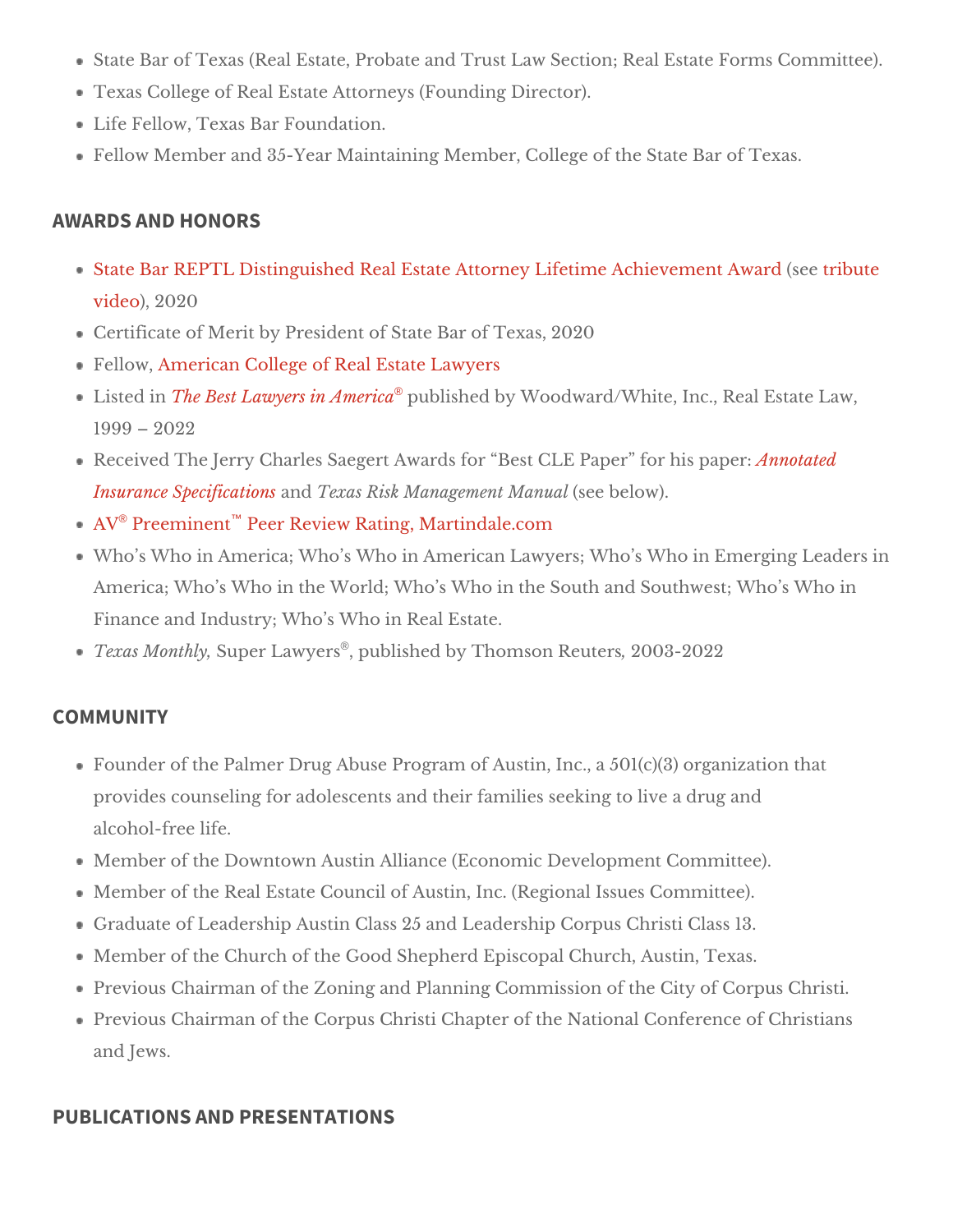#### CONDOMINIUMS

[Business and Mixed Use Cond](https://www.gdhm.com/wp-content/uploads/2016/08/whl-Business_and_Mixed_Use_Condominiums_Part_1.pdf)om2i0n6upmages) Daonodument Package for an Offic [Condominiu](https://www.gdhm.com/wp-content/uploads/2016/08/whl-Business_and_Mixed_Use_Condominiums_Part_2.pdf)m (61 pages), Houston Bar Association, ReFaelbEstature 250 el Stion, Documentation for the To-Be-Built Office C  $\hat{\rho}$ 2005 pangiled sn)r, ch 2005

### CONSTRUCTION

CGL Coverage of Construction 4 Departs  $\mathfrak{g}_1$ , March 2016 Liability of Architects and Engineers for Observation and Inspection Serv [Bonds of Pri](https://www.gdhm.com/wp-content/uploads/2016/08/whl-liability-of-architects-and-engineers-for-observation-and-inspection-services.pdf)v(600 Pages)y 2012 CGL Coverage of Defective 39 Published [CGL Coverage of Defecti](https://www.gdhm.com/wp-content/uploads/2016/08/whl-cgl_coverage-of-defective_work.pdf)ve 39 Published St.

#### FINANCE

Top Ten Insurance Tips for  $(L1e9n \phi \alpha \cos \theta)$ , Ch 2012 Top Ten Insurance Tips for Mortgage plaegnedsing September 2011 Insurance Issues in Distress(f&G pages), ch 2011 Distress and Insurance: When the Going Gets Rough, Does Yoo um Rg & Get October 2010

### FORECLOSURE

Texas Foreclosure Manual, State Bar of TexEads s1 \$2,0 2 & B 3rd Ins and Outs of Foreclosure in Texas: Practice Guide (9GGr pthe edely a c20t0 one

#### INSURANCE AND RISK MANAGEMENT

[Insurance for AIA Constructio](https://www.gdhm.com/wp-content/uploads/2016/07/Insurance-for-AIA-Construction-Contracts-Advanced-Real-Estate-Locke-July-2020.pdf)n JQ byn t2@ 20s

If the Shoe Fits Wear It Shoehorning Waivers of Subrogation into Comm June 2020

Texas Risk Management (Manages), 2018

Allocating Extraordinary Risk in Leases: Indemnity/Insurance/Releases a  $Exculpations/Condemn@14407npaglu@3)$  $Exculpations/Condemn@14407npaglu@3)$   $(2006$ 

### SALES

As Is In a Contaminate (15 Wp angle December 2012 The Law of  $A $6I3s'pag$   $Msa$ )  $y 2009$ Papering the Deal: From Land Acquisition to 2D7e0ve boopbook by n 2004